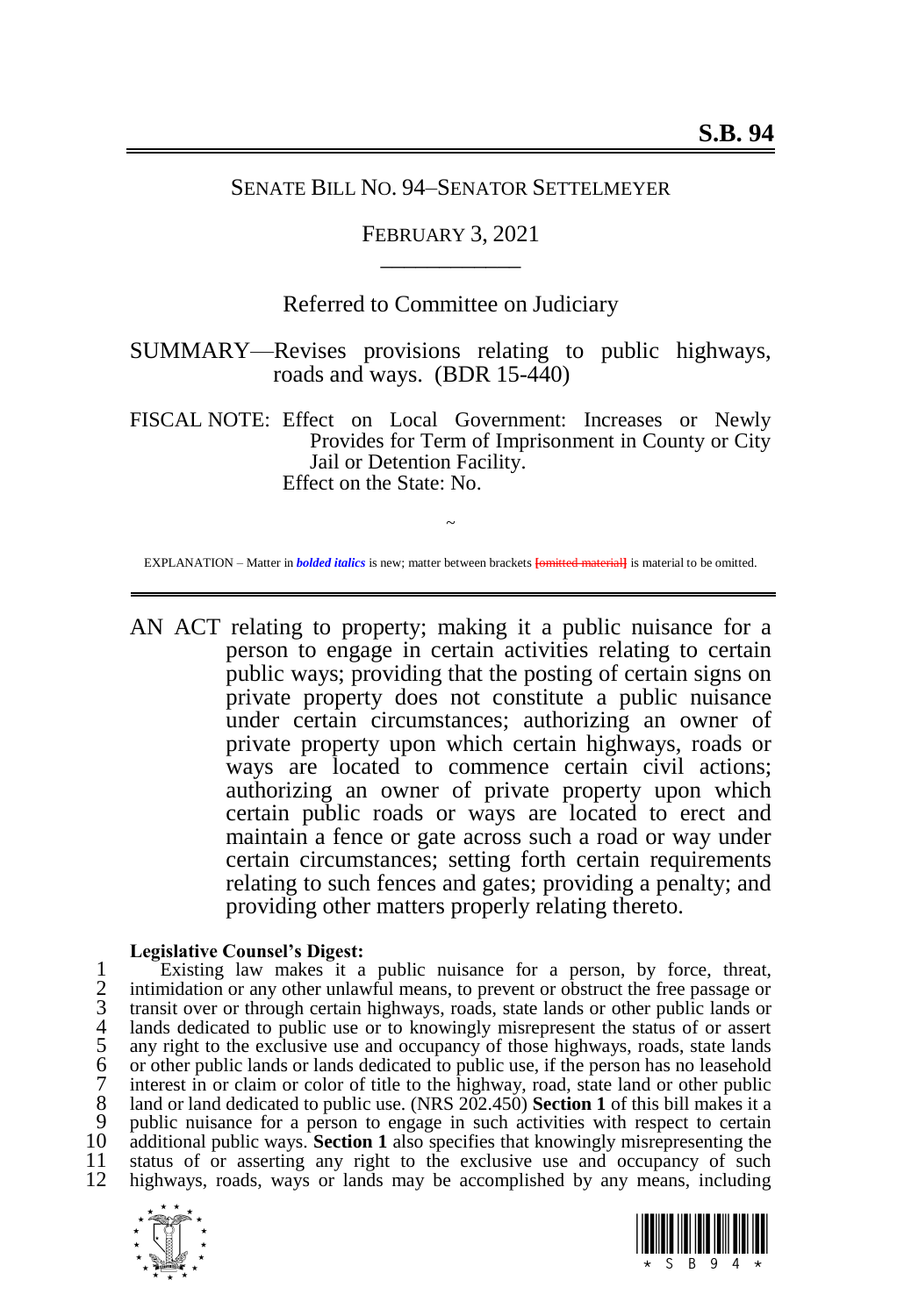13 posting a "no trespassing" sign or other sign indicating that such a highway, road,<br>14 way or land is private property or communicating such an indication verbally 14 way or land is private property or communicating such an indication verbally.<br>15 However, **section 1** further provides that it is not a public nuisance for an owner of 15 However, **section [1](#page-1-0)** further provides that it is not a public nuisance for an owner of 16 private property upon which certain highways, roads or ways are located to post a 17 sign on his or her property indicating that the property is private property if, next to 17 sign on his or her property indicating that the property is private property if, next to 18 such a sign, the owner also posts a sign indicating that members of public may 18 such a sign, the owner also posts a sign indicating that members of public may<br>19 access the highway, road or way located on the property. **Sections 3-5** of this bill 19 access the highway, road or way located on the property. **Sections** [3-](#page-4-0)[5](#page-5-0) of this bill 20 make conforming changes to reflect the addition of the provisions of **section 1.** 

**Section [2](#page-4-1)** of this bill authorizes an owner of private property upon which 22 certain highways, roads or ways are located who suffers damage or injury as a 23 result of another person's use of such a highway, road or way to bring a civil action against the person for actual damages, and reasonable attorney's fees.

20 make conforming changes to reflect the addition of the provisions of **section [1.](#page-1-0)**<br>21 **Section 2** of this bill authorizes an owner of private property upon w<br>22 certain highways, roads or ways are located who suffers dam **Section [6](#page-5-1)** of this bill authorizes an owner of private property upon which 26 certain public roads, unpaved county roads or public ways are located to erect and maintain a fence or gate across such a road or way if he or she submits a request to and is approved by the governmental entity that has jurisdiction over the road or 29 way. **Section [6](#page-5-1)** authorizes a governmental entity to approve such a request if it 30 determines that the proposed fence or gate will not greatly inconvenience the traveling public. **Section 6** also: (1) sets forth certain requirements for fences and gates erected and maintained pursuant to **section 6**; traveling public. **Section** [6](#page-5-1) also: (1) sets forth certain requirements for fences and 32 gates erected and maintained pursuant to **section [6](#page-5-1)**; and (2) requires that certain signage be posted and maintained advising members of the public of certain 34 information relating to the public road or way. **Sections [1,](#page-1-0) [6](#page-5-1) and [7](#page-6-0)** of this bill 35 provide that a fence or gate erected and maintained pursuant to **sectio[n 6](#page-5-1)** does not: 36 (1) constitute a public nuisance prohibited by existing law; or (2) violate certain 37 provisions of existing law making it a public offense to obstruct a road, street or 38 alley (NRS 202 450 405 230) alley. (NRS  $202.450, 405.230$ )

## <span id="page-1-0"></span>THE PEOPLE OF THE STATE OF NEVADA, REPRESENTED IN SENATE AND ASSEMBLY, DO ENACT AS FOLLOWS:

**1 Section 1.** NRS 202.450 is hereby amended to read as follows:<br>2 202.450 1. A public nuisance is a crime against the order and 2 202.450 1. A public nuisance is a crime against the order and 3 economy of the State.

4 2. Every place:<br>5 (a) Wherein any (a) Wherein any gambling, bookmaking or pool selling is conducted without a license as provided by law, or wherein any swindling game or device, or bucket shop, or any agency therefor is conducted, or any article, apparatus or device useful therefor is kept;

9 (b) Wherein any fighting between animals or birds is conducted;

10 (c) Wherein any dog races are conducted as a gaming activity;

11 (d) Wherein any intoxicating liquors are kept for unlawful use, 12 sale or distribution;

13 (e) Wherein a controlled substance, immediate precursor or 14 controlled substance analog is unlawfully sold, served, stored, kept, 15 manufactured, used or given away;

16 (f) That is regularly and continuously used by the members of a 17 criminal gang to engage in, or facilitate the commission of, crimes 18 by the criminal gang; or



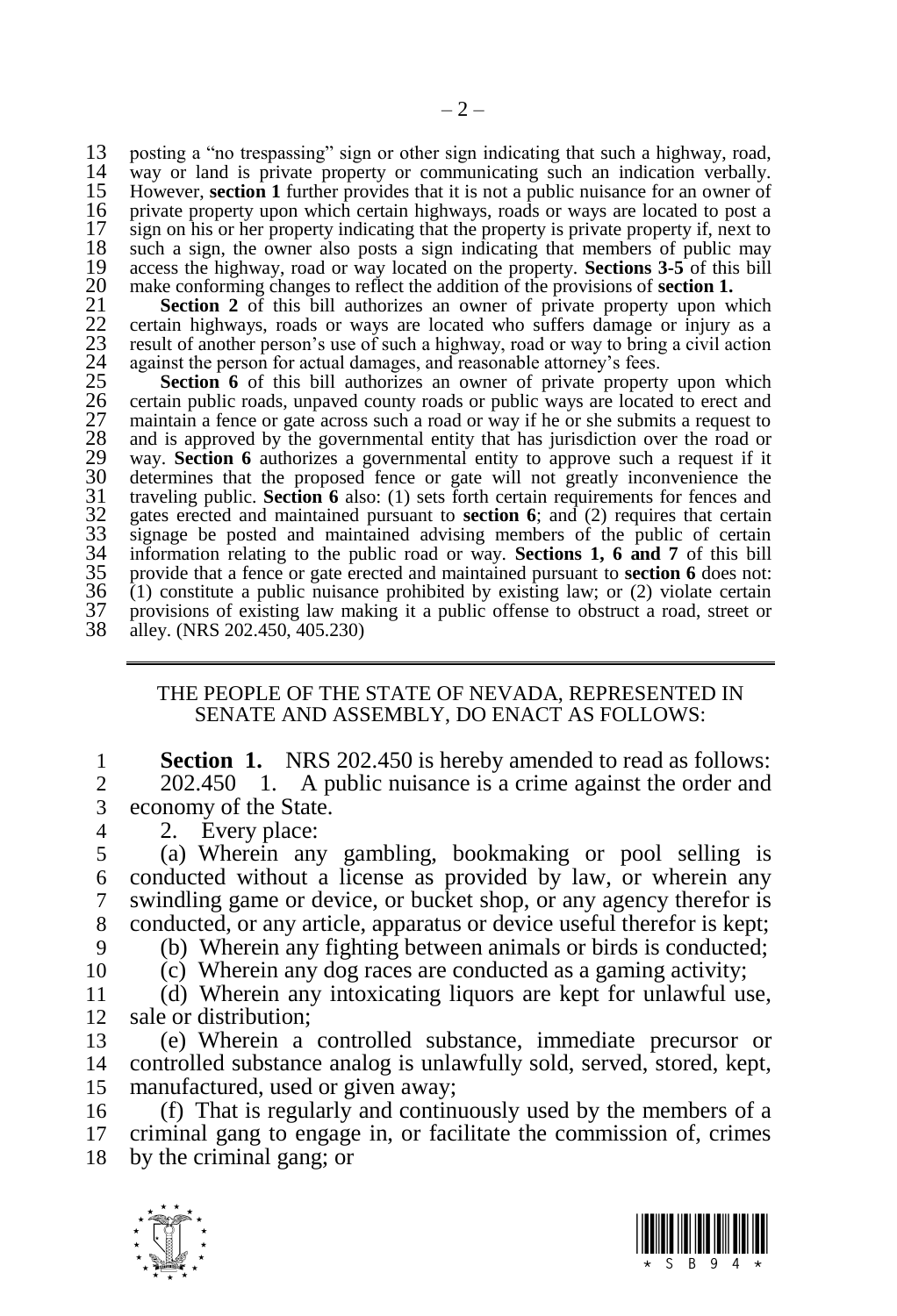1 (g) Where vagrants resort,<br>2  $\rightarrow$  is a public nuisance.

 $\rightarrow$  is a public nuisance.

 3. Every act unlawfully done and every omission to perform a duty, which act or omission:

 (a) Annoys, injures or endangers the safety, health, comfort or repose of any considerable number of persons;

 (b) Offends public decency; (c) Unlawfully interferes with, befouls, obstructs or tends to obstruct, or renders dangerous for passage, a lake, navigable river, bay, stream, canal, ditch, millrace or basin, or a public park, square, street, alley, bridge, causeway or highway; or

 (d) In any way renders a considerable number of persons insecure in life or the use of property,

 $14 \rightarrow$  is a public nuisance.

 4. A building or place which was used for the purpose of unlawfully manufacturing a controlled substance, immediate precursor or controlled substance analog is a public nuisance if the building or place has not been deemed safe for habitation by the board of health and:

 (a) The owner of the building or place allows the building or place to be used for any purpose before all materials or substances involving the controlled substance, immediate precursor or 23 controlled substance analog have been removed from or remediated 24 on the building or place by an entity certified or licensed to do so; or on the building or place by an entity certified or licensed to do so; or

 (b) The owner of the building or place fails to have all materials or substances involving the controlled substance, immediate precursor or controlled substance analog removed from or 28 remediated on the building or place by an entity certified or licensed to do so within 180 days after the building or place is no longer used to do so within 180 days after the building or place is no longer used for the purpose of unlawfully manufacturing a controlled substance, immediate precursor or controlled substance analog.

 5. **[**It**]** *Except as otherwise provided in subsection 6 and sectio[n 6](#page-5-1) of this act, it* is a public nuisance for any person:

 (a) By force, threat or intimidation, or by fencing or otherwise enclosing, or by any other unlawful means, to prevent or obstruct the free passage or transit over or through any:

(1) Highway designated as a United States highway;

 (2) Highway designated as a state highway pursuant to NRS 408.285;

 (3) Main, general or minor county road designated pursuant to NRS 403.170;

(4) Public road, as defined in subsection 2 of NRS 405.191;

- (5) *Public way;*
- *(6)* State land or other public land; or

**[**(6)**]** *(7)* Land dedicated to public use; or



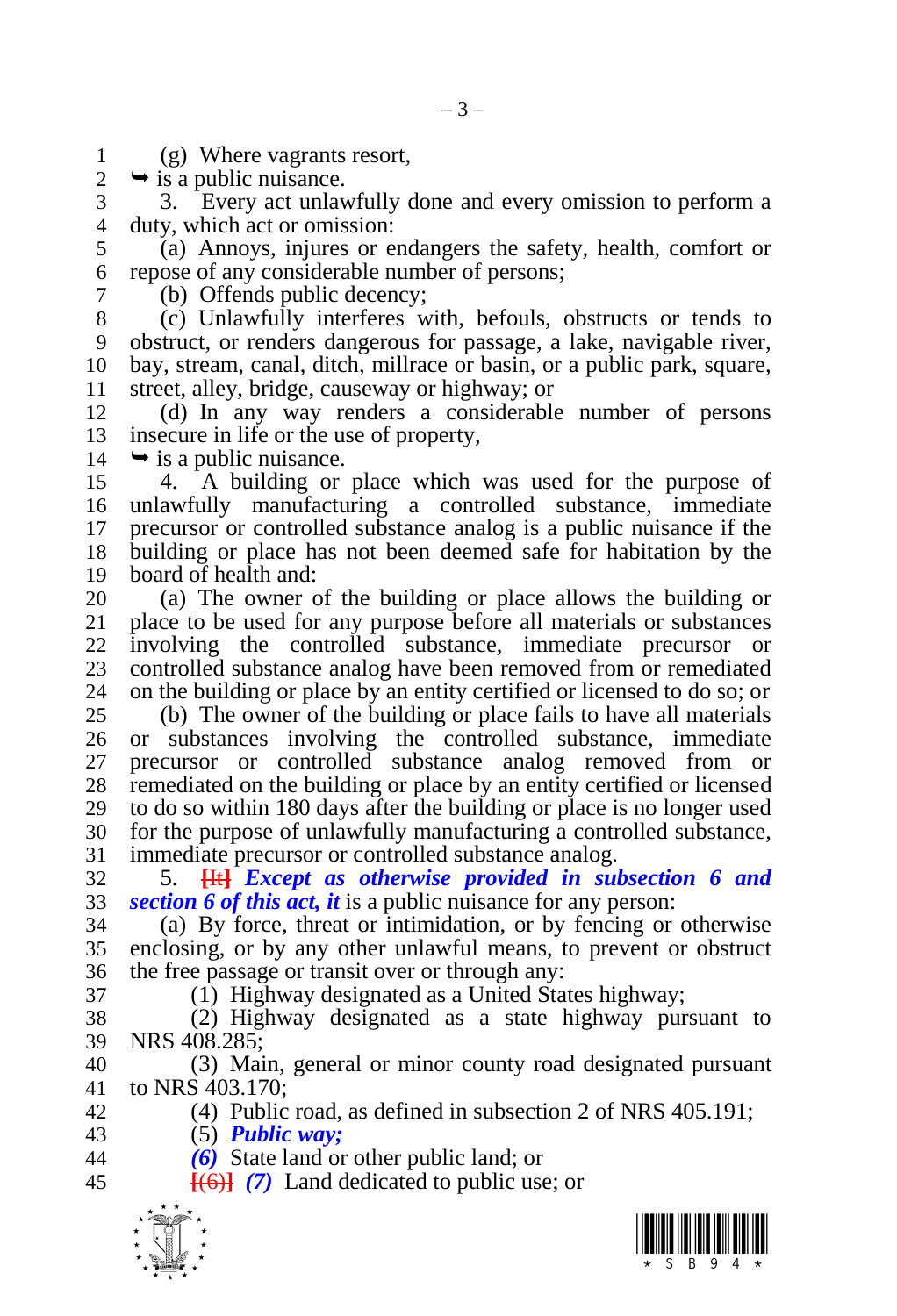1 (b) To knowingly misrepresent the status of or assert any right 2 to the exclusive use and occupancy of such a highway road,  $way$ . to the exclusive use and occupancy of such a highway, road, *way,*  state land or other public land or land dedicated to public use **[**,**]** *by any means, including, without limitation, posting a "no trespassing" sign or other sign indicating that such a highway, road, way, state land or other public land or land dedicated to public use is private property or communicating such an indication verbally,*

 $9 \rightarrow$  if the person has no leasehold interest, claim or color of title, made or asserted in good faith, in or to the highway, road, *way,* state 11 land or other public land or land dedicated to public use.<br>12 6. **It is not a public puisance for an owner of priv** 

 6. *It is not a public nuisance for an owner of private property upon which a highway, road or public way described in subparagraphs (1) to (5), inclusive, of paragraph (a) of subsection 5 is located to post on his or her property, in a manner that would otherwise constitute a public nuisance pursuant to subsection 5, a sign indicating that the property is private property if, next to such a sign, the owner also posts a sign indicating that members of the public may access the highway, road or way.*

 *7.* Agricultural activity conducted on farmland consistent with good agricultural practice and established before surrounding nonagricultural activities is not a public nuisance unless it has a substantial adverse effect on the public health or safety. It is presumed that an agricultural activity which does not violate a federal, state or local law, ordinance or regulation constitutes good agricultural practice.

 **[**7.**]** *8.* A shooting range is not a public nuisance with respect to any noise attributable to the shooting range if the shooting range is in compliance with the provisions of all applicable statutes, ordinances and regulations concerning noise:

 (a) As those provisions existed on October 1, 1997, for a shooting range that begins operation on or before October 1, 1997; or

 (b) As those provisions exist on the date that the shooting range begins operation, for a shooting range in operation after October 1, 1997.

 $37 \rightarrow A$  shooting range is not subject to any state or local law related to the control of noise that is adopted or amended after the date set forth in paragraph (a) or (b), as applicable, and does not constitute a nuisance for failure to comply with any such law.

 **[**8.**]** *9.* A request for emergency assistance by a tenant as described in NRS 118A.515 and 118B.152 is not a public nuisance.

**[**9.**]** *10.* As used in this section:

 (a) "Board of health" has the meaning ascribed to it in NRS 439.4797.



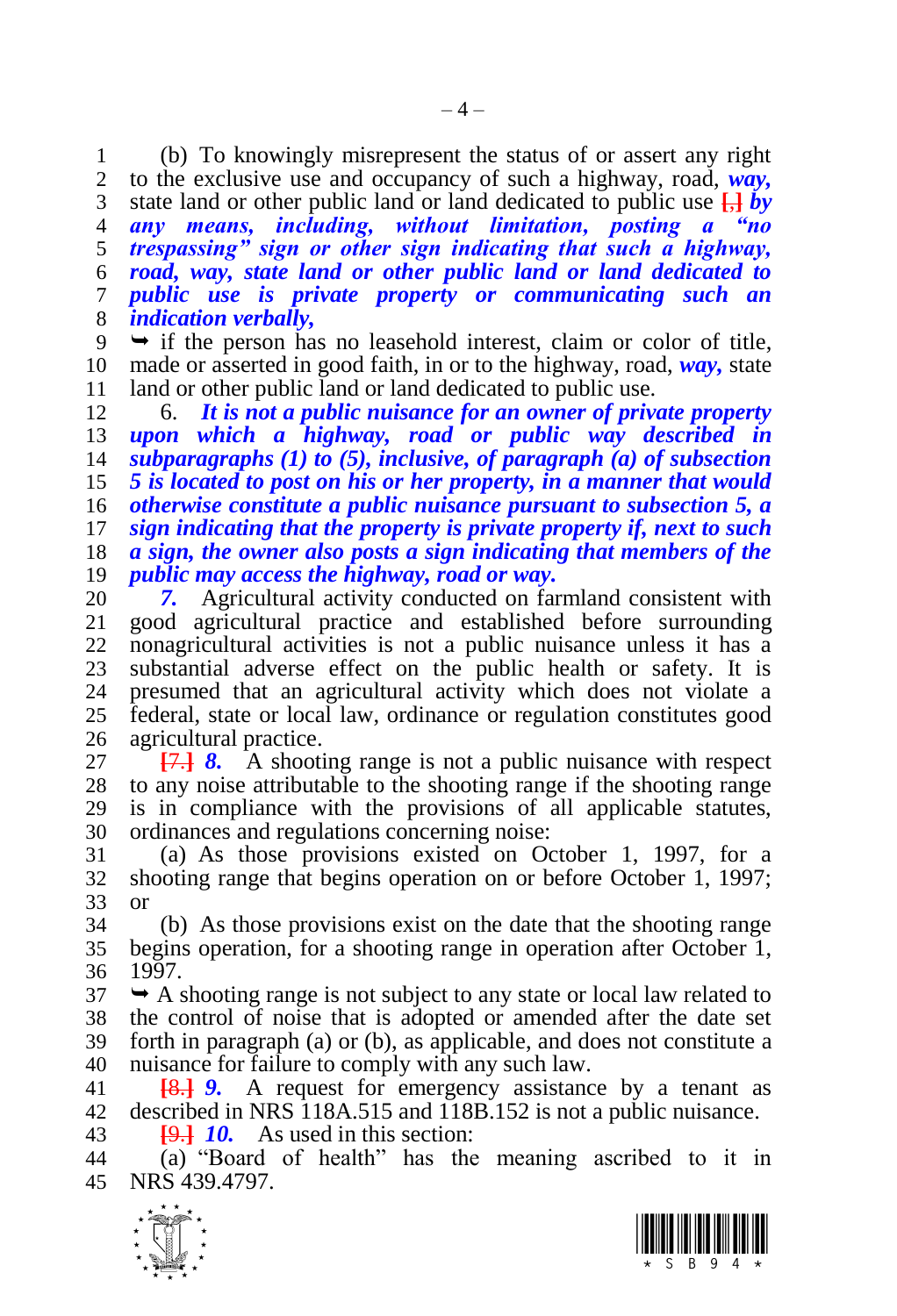(b) "Controlled substance analog" has the meaning ascribed to it in NRS 453.043.

 (c) "Criminal gang" has the meaning ascribed to it in NRS 193.168.

 (d) "Immediate precursor" has the meaning ascribed to it in NRS 453.086.

 (e) *"Public way" means any way, including, without limitation, an easement for public access or a public right-of-way, which is shown upon any plat, subdivision, addition, parcel map* 

*or record of survey of any county, city, town or portion thereof* 

*duly recorded or filed in the office of the county recorder, and* 

 *which is not specifically therein designated as a private road or a nonpublic road, and any way which is described in a duly recorded* 

*conveyance as a public road or is reserved thereby for public road* 

*purposes or which is described by words of similar import. The* 

*term does not include a utility easement or any highway or road* 

*specified in subparagraphs (1) to (4), inclusive, of paragraph (a)* 

*of subsection 5.*

 *(f)* "Shooting range" has the meaning ascribed to it in 20 NRS 40.140.<br>21 <del>[(f)]</del> (g)

 $\frac{1}{2}$  (g) "State land" has the meaning ascribed to it in NRS 383.425.

<span id="page-4-1"></span>**Sec. 2.** Chapter 40 of NRS is hereby amended by adding thereto a new section to read as follows: thereto a new section to read as follows:

 *If an owner of private property upon which a highway, road or public way described in subparagraphs (1) to (5), inclusive, of paragraph (a) of subsection 5 of NRS 202.450 suffers damage or injury as a result of another person's use of the highway, road or way, the owner may commence a civil action against the person to recover the actual damages suffered by the owner and reasonable attorney's fees.*

<span id="page-4-0"></span>**Sec. 3.** NRS 244.363 is hereby amended to read as follows:

 244.363 Except as otherwise provided in subsection 3 of NRS 40.140 and subsection **[**7**]** *8* of NRS 202.450, the boards of county commissioners in their respective counties may, by ordinance regularly enacted, regulate, control and prohibit, as a public nuisance, excessive noise which is injurious to health or which interferes unreasonably with the comfortable enjoyment of life or property within the boundaries of the county.

 **Sec. 4.** NRS 266.335 is hereby amended to read as follows: 266.335 The city council may:

 1. Except as otherwise provided in subsections 3 and 4 of NRS 40.140 and subsections **[**7 and**]** *6,* 8 *and 9* of NRS 202.450, determine by ordinance what shall be deemed nuisances.



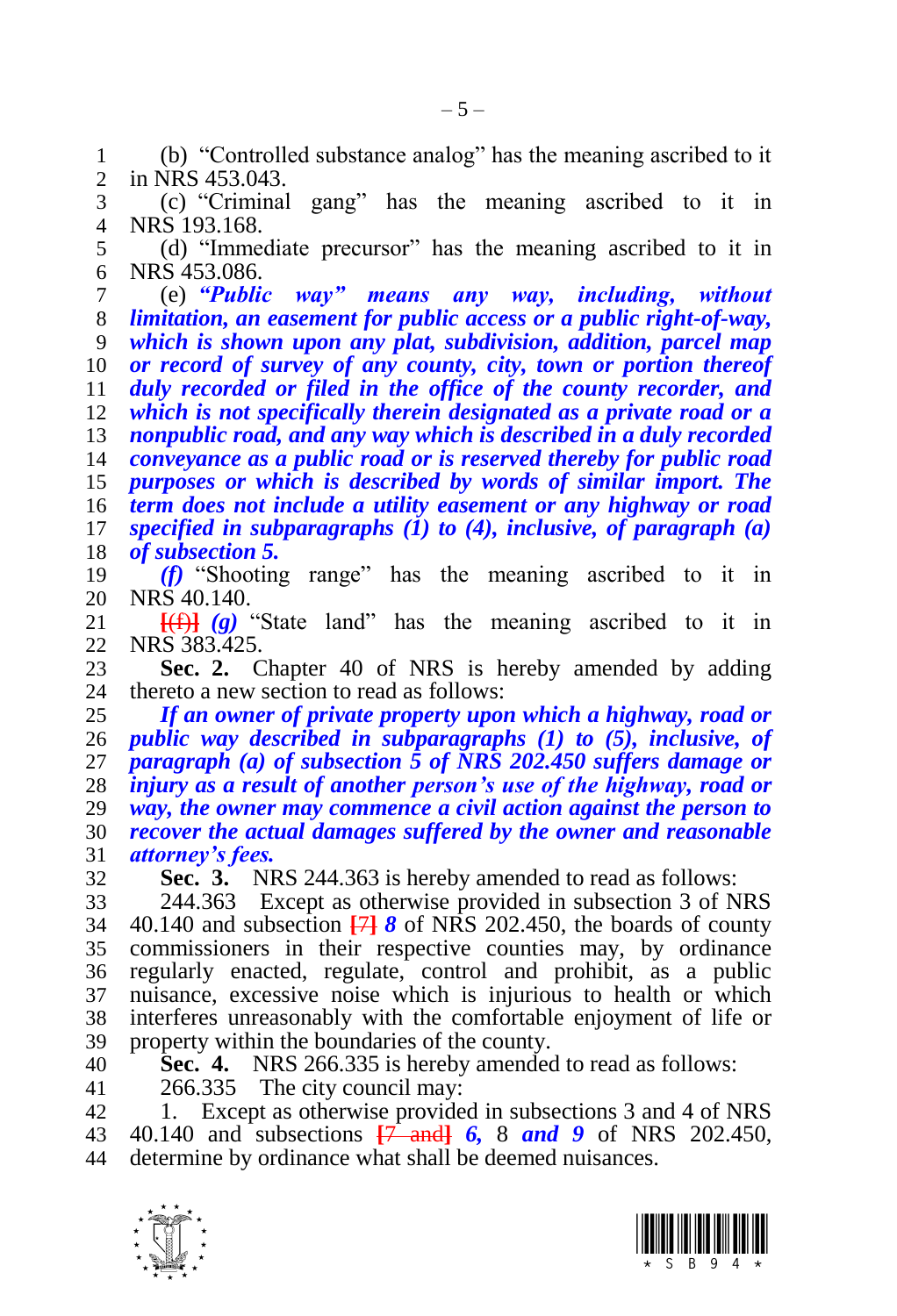1 2. Provide for the abatement, prevention and removal of the 2 nuisances at the expense of the person creating causing or nuisances at the expense of the person creating, causing or committing the nuisances.

 3. Provide that the expense of removal is a lien upon the property upon which the nuisance is located. The lien must:

 (a) Be perfected by recording with the county recorder a statement by the city clerk of the amount of expenses due and unpaid and describing the property subject to the lien.

 (b) Be coequal with the latest lien thereon to secure the payment of general taxes.

11 (c) Not be subject to extinguishment by the sale of any property<br>12 because of the nonpayment of general taxes. because of the nonpayment of general taxes.

 (d) Be prior and superior to all liens, claims, encumbrances and titles other than the liens of assessments and general taxes.

 4. Provide any other penalty or punishment of persons responsible for the nuisances.

<span id="page-5-0"></span>**Sec. 5.** NRS 268.412 is hereby amended to read as follows:

 268.412 Except as otherwise provided in subsection 3 of NRS 40.140 and subsection **[**7**]** *8* of NRS 202.450, the city council or 20 other governing body of a city may, by ordinance regularly enacted, 21 regulate, control and prohibit, as a public nuisance, excessive noise regulate, control and prohibit, as a public nuisance, excessive noise which is injurious to health or which interferes unreasonably with 23 the comfortable enjoyment of life or property within the boundaries 24 of the city. of the city.

<span id="page-5-1"></span> **Sec. 6.** Chapter 405 of NRS is hereby amended by adding thereto a new section to read as follows:

 *1. An owner of private property upon which a public road or way is located may erect and maintain a fence or gate across the public road or way if:*

 *(a) The owner submits a request to the governmental entity which has jurisdiction over the public road or way; and*

 *(b) The governmental entity approves the request pursuant to subsection 2.* 

 *2. A governmental entity may approve a request submitted by an owner pursuant to subsection 1 if the governmental entity determines that the proposed fence or gate will not greatly inconvenience the traveling public. The governmental entity may impose such conditions on the erection and maintenance of the fence or gate as it determines necessary for the safety and convenience of the traveling public.* 

 *3. If an owner erects and maintains a fence across a public road or way pursuant to this section, the owner shall maintain a gate at a location on the property through which members of the public may access the public road or way.*



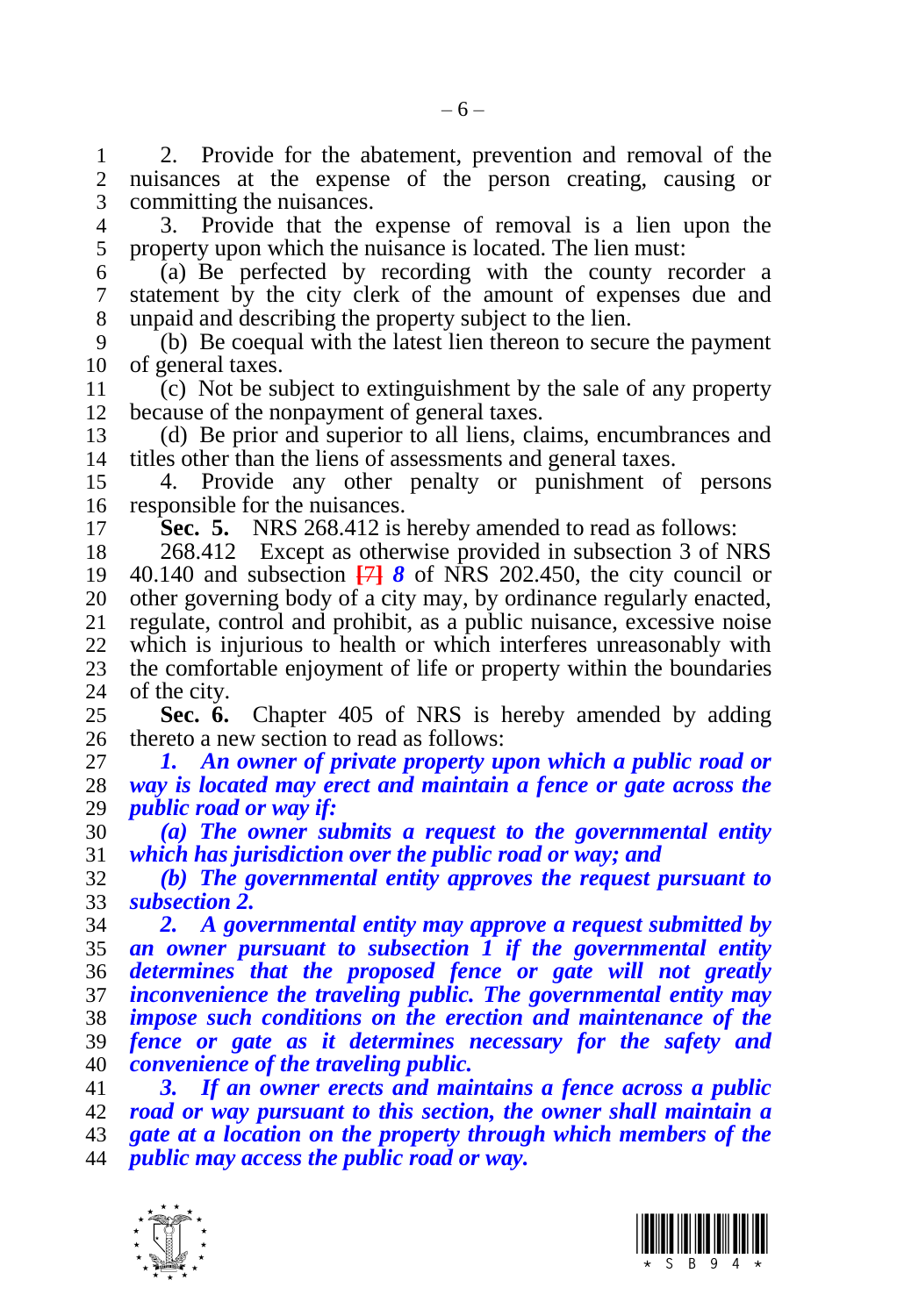*4. Any gate erected and maintained across a public road or way pursuant to this section must be kept unlocked and in such condition as to allow members of the public to access the road or way without unnecessary delay.*

 *5. A conspicuous sign must be posted and maintained upon each gate described in subsections 3 and 4 which advises the reader that:*

*(a) A public road or way is located on the property;*

 *(b) Members of the public may access the public road or way; and*

 *(c) Members of the public who access the public road or way through the gate must, if the gate was shut before passing through it, shut the gate after such passage, and must otherwise leave the property in the same condition as when they entered.*

 *6. A fence or gate that is erected and maintained pursuant to this section does not constitute:*

*(a) A public nuisance pursuant to NRS 202.450; or* 

*(b) A violation of NRS 405.230.*

*7. As used in this section, "public road or way" means:*

*(a) A public road, as defined in subsection 2 of NRS 405.191;* 

*(b) A public way, as defined in NRS 202.450; or*

 *(c) A general or minor county road designated pursuant to NRS 403.170 which is unpaved.*

<span id="page-6-0"></span>**Sec. 7.** NRS 405.230 is hereby amended to read as follows: 405.230 1. **[**Any**]** *Except as otherwise provided in section [6](#page-5-1) of this act, a* person who, in any manner, obstructs any road, street or alley, or in any manner damages it or prevents travel thereon, or who obstructs, dams or diverts any stream or water so as to throw it, or cause the flowage thereof, upon, across or along the pathway of any road, highway, street or alley is guilty of a public offense, as prescribed in NRS 193.155, proportionate to the extent of damage to the section of the road, street, alley or highway damaged, and in no event less than a misdemeanor.

 2. The court before which the conviction is had shall order the sheriff or any constable of the county to abate, as a nuisance, any fence or other obstruction, to the free and convenient use and travel of the road, street or alley, or any obstruction from the stream so as to allow it to flow in its natural bed.

 3. The department of public works or any other appropriate county agency is authorized to remove from the highways any unlicensed obstacle or encroachment which is not removed, or the removal of which is not commenced and thereafter diligently prosecuted, before the expiration of 5 days after personal service of notice and demand upon the owner of the obstacle or encroachment or the owner's agent. In lieu of personal service upon that person or